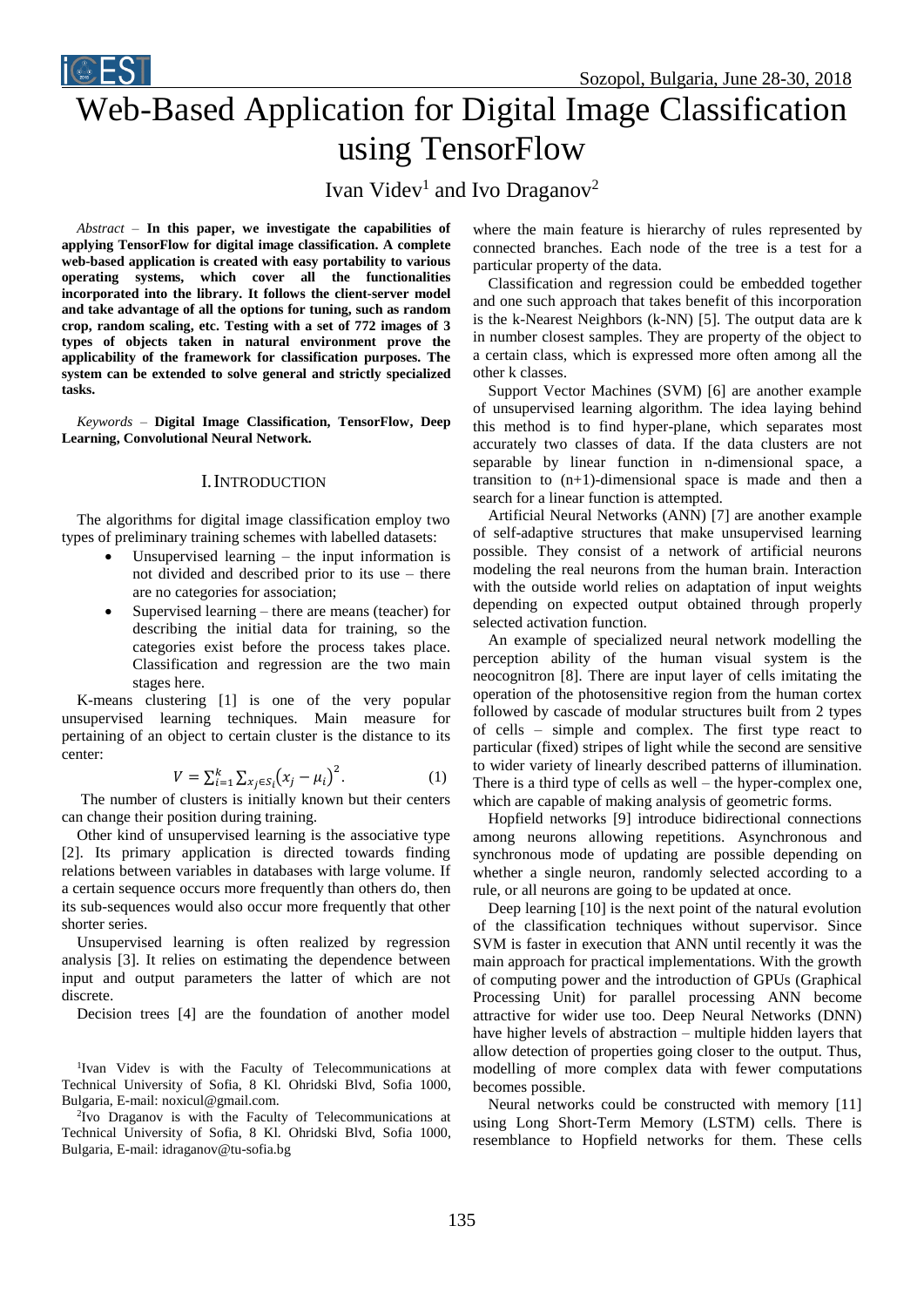

memorize data for a given time interval. They have body, input, output and delay gates. Each gate may be modelled as a traditional artificial neuron calculating its output by an activation function through input weights. These networks reveal very good recognition results for speech and handwriting.

Convolutional Neural Networks (CNN) [12] use Deep Learning and multiple hidden layers are contained within its structure. They do not form cycles in contrast to the networks with repetitions. Their operational principle relies on minimal amount of preprocessing. A series of filters are applied directly over the image and properties are derived further used for classification.

In this paper a newly developed web-based application is presented for digital image classification using TensorFlow. The purpose of the study is to test the applicability of the environment to the average non-professional user running it from a personal Desktop computer. In Section II the system architecture and the client design are given. Experimental results are included in Section III followed by discussion in Section IV. Then, a conclusion is made in Section V.

#### II. IMPLEMENTATION DESCRIPTION

#### *A. System architecture*

The general architecture of the testing system is given in Fig. 1. The server part is run over Ubuntu Server v. 16.04. The main processing functionalities are included inside php script modules executed by the PHP engine at the requests of the user through the client side. It is done from a web browser via a communication back and forth with the web server – in this instance Apache. Uploading images for classification is made available by FileZilla ftp client to the vsftpd ftp server. All temporary data and the personal information of the users is contained inside the MySQL database.

TensorFlow [13] is essential part of the proposed architecture. It is a library, developed by Google Inc., for mathematical computations using graphs and tensors. Constructing different configurations for neural network implementations is one of its main applications. Some of the qualities it possess is the strong parallelization, multiple central and graphical processing units support, and dedicated API for data exchange with the system.

Inside the proposed implementation, the Inception-v3 model [14] of convolutional neural network is used (Fig. 2). A successor of the GoogleNet architecture it is preliminary trained into 1000 classes [15] on a dedicated server by the development team. Transfer learning method is applied for knowledge transfer from solving a particular problem to propose a solution to another one.

The initial training is accomplished with the ImageNet database and then the outer layer of the network is displaced. There are 42 layers inside with included factorization – the traditional 7x7 convolution from Inception-v1 is factorized to 3x3 convolutions. In addition, there is normalization of the supporting classifiers, which redound for the better convergence of the deeper layers of the neural network. Re-

training only the outer layer of the model saves execution time because the necessity of retransforming the inner layers to conform new shapes becomes obsolete.



Fig. 1. Classification system architecture



#### *B.Client design*

The graphical user interface for registering and admitting a client to the system is given in Fig. 3.

| Моля регистрирайте се             | Моля влезте в системата      |
|-----------------------------------|------------------------------|
| Вече сте регистрирани? Влезте тук | Обратно към първата страница |
| Потребителско име                 | <b>User Name</b>             |
| Email                             | Password                     |
| Парола                            | Забравена парола?            |
| Потвърдете паролата               | Login                        |
| Регистрирайте се                  |                              |
| a)                                |                              |

Fig. 3. Registration panel a) and login panel of the client interface

Settings selection and initiating the training of the outer layer is placed over another panel of the client application (Fig. 4).

The following parameters could be defined:

- Number of training steps;
- Random crop size;
- Random intensity value;
- Random scale size;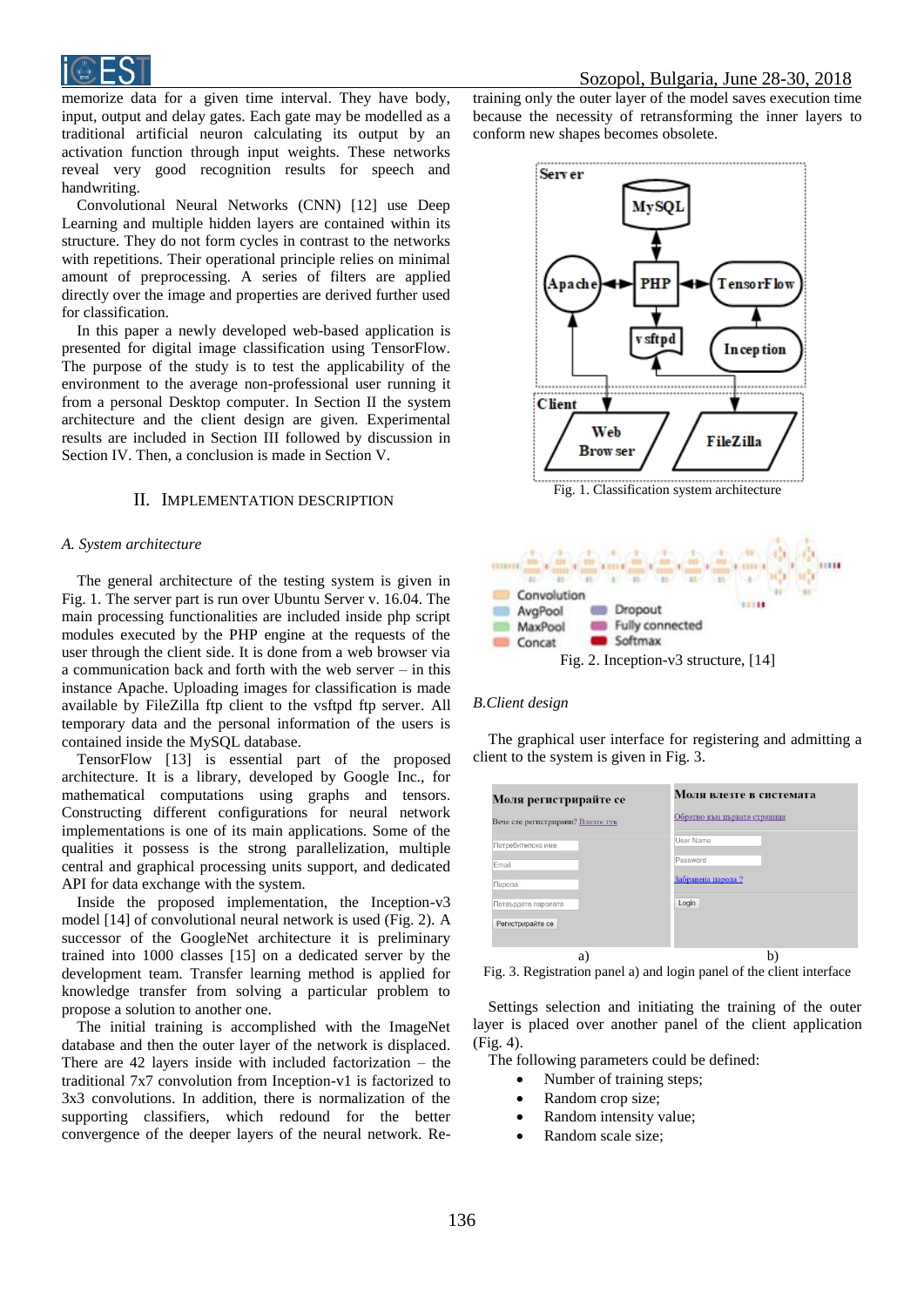

Sozopol, Bulgaria, June 28-30, 2018

- Enabling/Disabling a flip;
- Testing set size;
- Validation set size;
- Training rate;
- Training set size;
- Enabling/Disabling training over the full group;
- Enabling/Disabling displaying wrongly classified images.

| Стъпки за обучение:                               |    |
|---------------------------------------------------|----|
| Случаен кроп:                                     |    |
| Случайна яркост:                                  |    |
| Случаен машаб:                                    |    |
| Обърни ляво и дясно: • Не                         | Да |
| Процент за тестване:                              |    |
| Процент за валидация:                             |    |
| Скорост на обучение:                              |    |
| Размер на групата за обучение:                    |    |
| Използвай пълна грпа за обучение: • Не Да         |    |
| Покажи неправилно класифицирани изображения: • Не | Пa |
| Започни обучението                                |    |

Fig. 4. Settings selection panel

## III. EXPERIMENTAL RESULTS

Image test set consists of 3 groups of photos randomly selected from Google Images. They all contain fruits at different stages of ripening in various backgrounds:

- Grapes 315 images;
- Cherry  $-375$  images;
- Pineapple 82 images.

Grapes and cherry are very close in appearance and significantly different from pineapple so it is expected to have lower classification accuracy between the first two groups. Additional image of a car over ocean background is also included in the testing to evaluate the behavior of the system. Totally of ten test images (3 of grapes, 3 of pineapple, 3 of cherry and 1 of the car) are used not being a part of the training set. The hardware test platform is built with Intel Core i5-4440 3.1 GHz CPU with 4 cores, 2 GB RAM. In Fig. 5 are presented some of the training images from the three groups.



Fig. 5 Sample training images

Classification confidence for all 10 test images is presented in Fig. 6 at different training steps.



Fig. 6. Classification performance of the system

Initially 4000 steps are performed for the training phase. The execution time is 5 min 30 sec and the overall accuracy is 97.1 %. Comparison between the confidence levels with and without the "random crop", function is shown in Fig. 7. The random crop introduces random selection of the elements of the tensors describing the images, so a partial matching can be tried.



Fig. 7. Influence of the "random crop" function on the success rate of the system

There is one of the test images (Image 6, containing grapes) which returns slightly different results from the other images on average (Fig. 7 and 8).



Fig. 8. Lower matching rate for Image 6